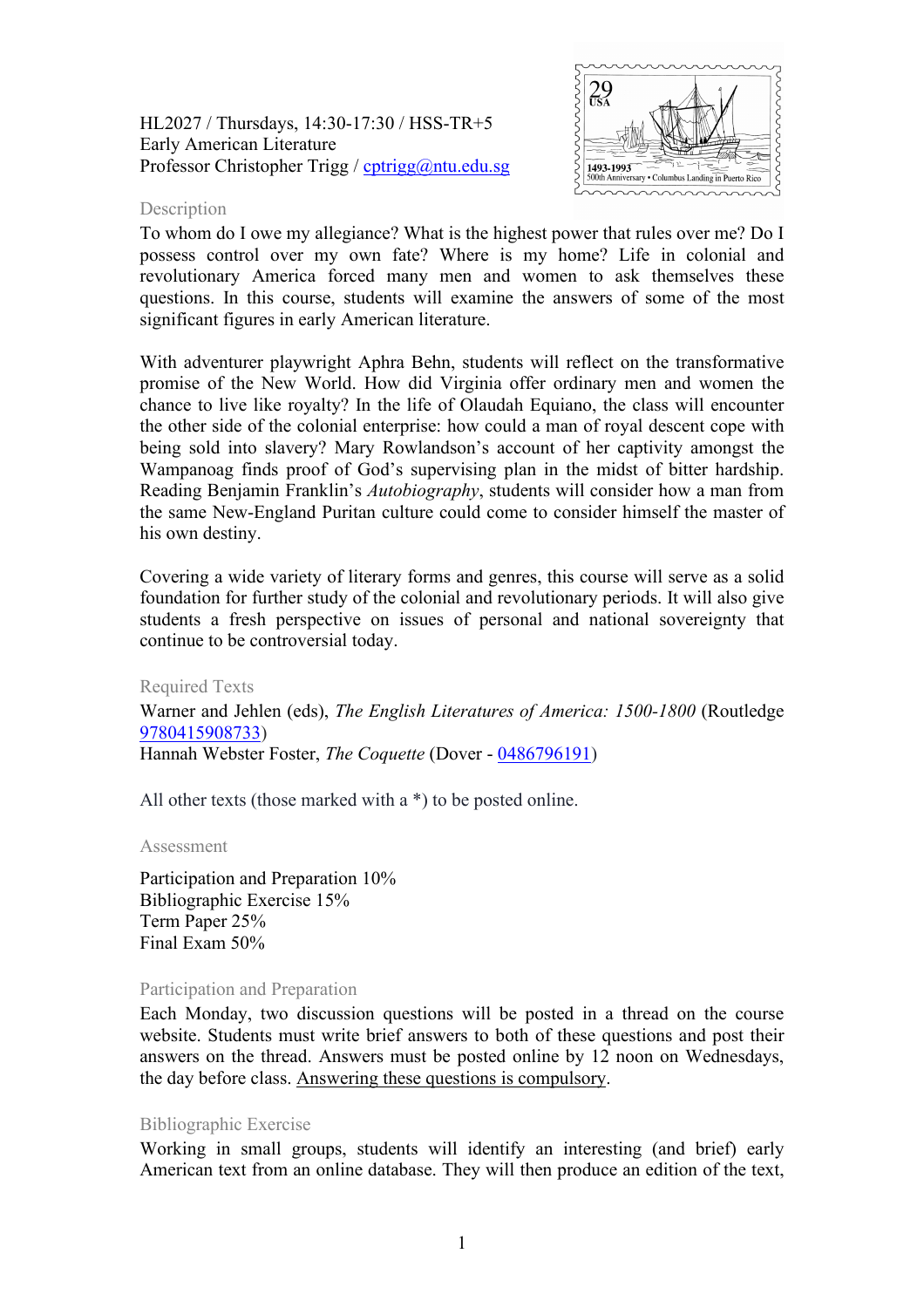including a short introduction, a bibliographic record, and any footnotes necessary for the comprehension of a general reader. Students should be able to finish most of this assignment in class on the 8<sup>th</sup> of September.

# Late Penalties

Late work submitted without an approved extension will be penalized one half-mark per day late – an A paper submitted one day late would drop to an A-, etc.

# Plagiarism

Please see the Division of English's statement on plagiarism [here.](http://n4ap0112:6150/Programmes/Undergraduate/current/Pages/forms.aspx)

Seminar Schedule

1.  $17<sup>th</sup>$  August The idea of America Amerigo Vespucci, from the letter to Pier Soderini (1504), J&W 19-23.

2.  $24<sup>th</sup>$  August Colonial Virginia: Explorers, Settlers, Rebels Aphra Behn, *The Widow Ranter* (1689), J&W 233-291.

3.  $31<sup>st</sup>$  August Colonial Massachusetts: Puritan Ideology John Winthrop, "A Model of Christian Charity" (1630), J&W 151-159. Thomas Morton, *New English Canaan* (1634), J&W 168-174. William Bradford, *Of Plymouth Plantation* (1630-1650), J&W 175-191.

4. 7<sup>th</sup> September The Captivity Narrative and The Indian Question Roger Williams, *A Key into the Language of America* (1643), J&W 494-497. Mary Rowlandson, *The Soveraignty and Goodness of God* (1682), J&W 349-382.

5. 14<sup>th</sup> September The Book in the Atlantic World Bibliographic Exercise.

6. 21st September The Salem Witch Trials Deodat Lawson, *A Brief and True Narrative* (1692), J&W 475-481. \*Cotton Mather, *Wonders of the Invisible World* (1692). ("Enchantments Encountered," viii – xxxi; "An Hortatory Address," 36-58; "The Tryal of G.B.," 70-77; "The Tryal of Susanna Martin," 85-94) Robert Calef, *More Wonders of the Invisible World* (1700), 482-487.

7. 28th September The Black Atlantic: Olaudah Equiano \*Olaudah Equiano, *The Interesting Narrative of the Life of Olaudah Equiano* (1789).

Recess ----------------------------------------------------------------------------------------------